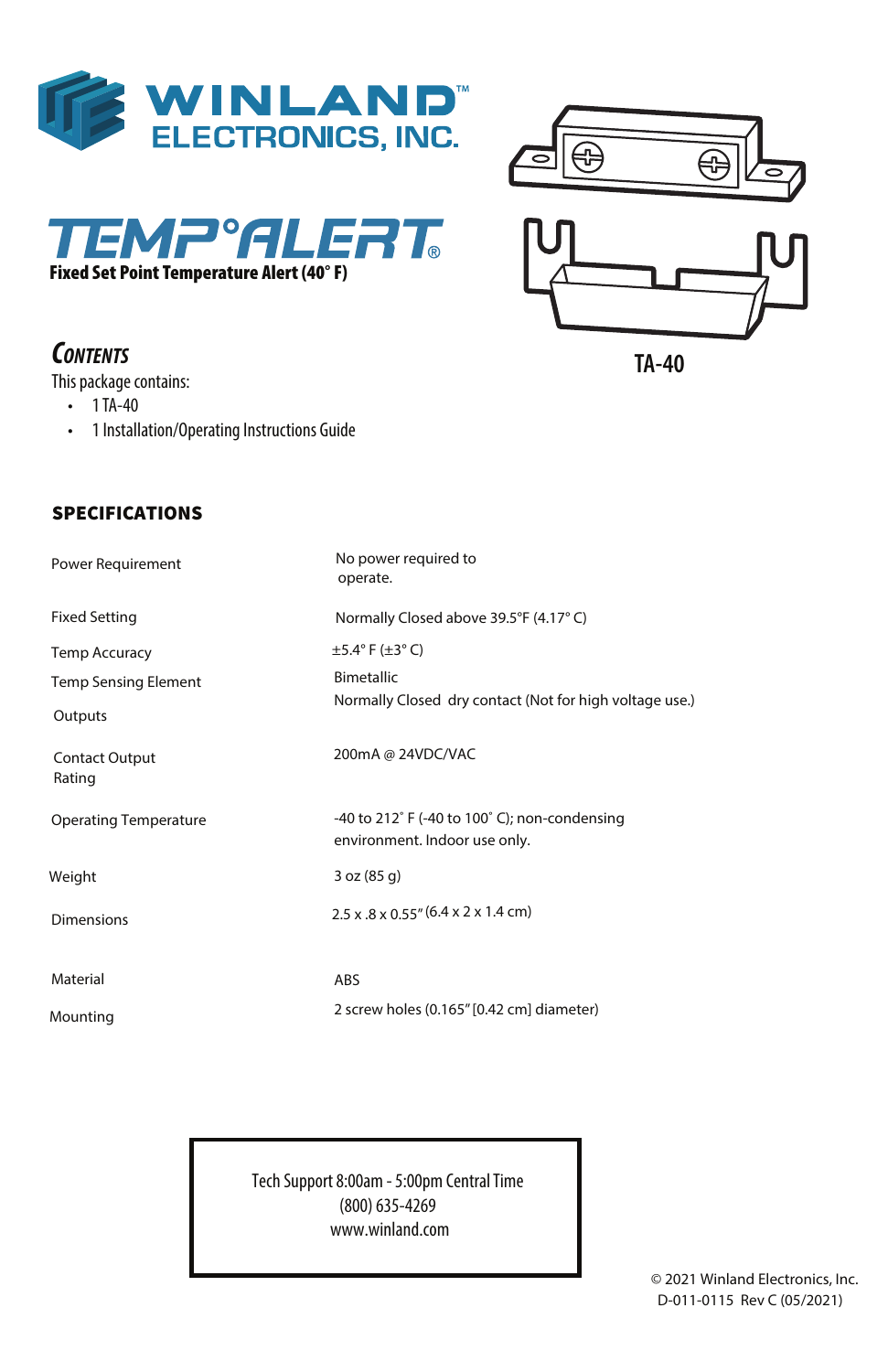#### *INTRODUCTION*

Thank you for your purchase of the Winland Temp°Alert® model TA-40. Your new Temp°Alert® has been designed for reliable monitoring of areas where low temperature limits are critical.Temp˚Alert® monitors and activates when the temperature drops below 39.2˚ F (4˚ C).

# *LOCATION*

It is difficult to precisely specify the location or quantity of TA-40s to install. A number of factors such as room size, effectiveness of the ventilation system, and the likelihood of freezing should be considered. If the building already has an energy management system, an easy rule of thumb is to install aTA-40 near each thermostat.When protecting a building against freeze damage, always install at least one Temp°Alert® on every level of the home or business.

# *INSTALLATION*

#### **Items needed:**

- Either Standard or Phillips screwdriver
- Quantity of two (2) #6 Screws
- 18-22 AWG twisted pair

#### **Step 1**

Use the base of theTA-40 as a template and mark the position of the screw holes. Drill pilot holes if necessary. Align theTA-40 with mounting holes and install the screws. Do not fully tighten screws at this time.

### **Step 2**

Connect theTA-40 to your warning device by attaching an 18-22 AWG twisted pair cable to the terminals. Slide the cover on and finish tightening the mounting screws.

### **Operation and Testing Procedures**

TheTA-40 must be located in an area where the temperature range is within -40˚ to 212˚ F (-40˚ to 100˚ C). Contacts will remain closed at temperatures above 39.2˚ F (4˚ C). But if the temperature drops below 39.2˚ F (4˚ C) the contacts will open to activate any hardwire alarm or wireless transmitter.The tolerance on this temperature switch is  $\pm$ 5.4 $\degree$ F.

To manually activate theTA-40 for testing purposes, place the device in a freezer for 10 minutes. Remove theTA-40 from the freezer; test the contacts with an ohmmeter to confirm they have opened.

### **To insure proper operation, test weekly.**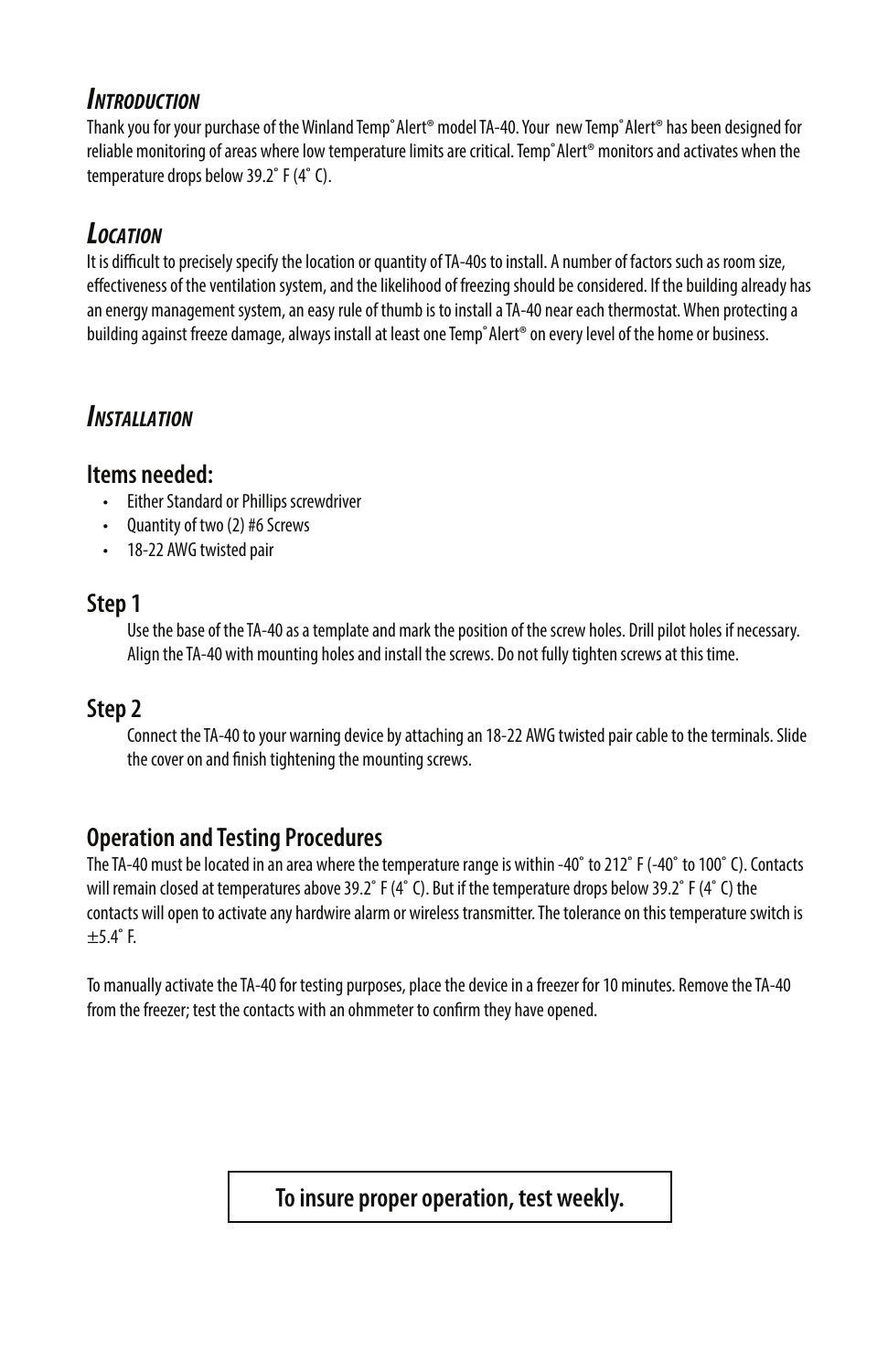# *ADDITIONAL TEMP°ALERT® PRODUCTS*



#### **TA-1** Single output temperature monitoring

No power required to operate. 50 to 130°F alarm range; non condensing environments only. N.O. dry contacts. **Not for use in coolers and freezers.**



### **TA-2HL** Dual output temperature monitoring

No power required to operate. 50 to 130°F alarm range; non condensing environments only. N.O. dry contacts.

**Not for use in coolers and freezers.**



#### **MTA-1** Dual output temperature monitoring

No power required to operate. 50 to 100°F alarm range; non condensing environments only. N.O. dry contacts. **Not for use in coolers and freezers.**



## *IMPORTANT:*

Do not place any Temp° Alert® in a cooler or freezer. Frost buildup and moisture can cause the unit to malfunction. For cooler & freezer applications, use an EnviroAlert® device with a remote probe.